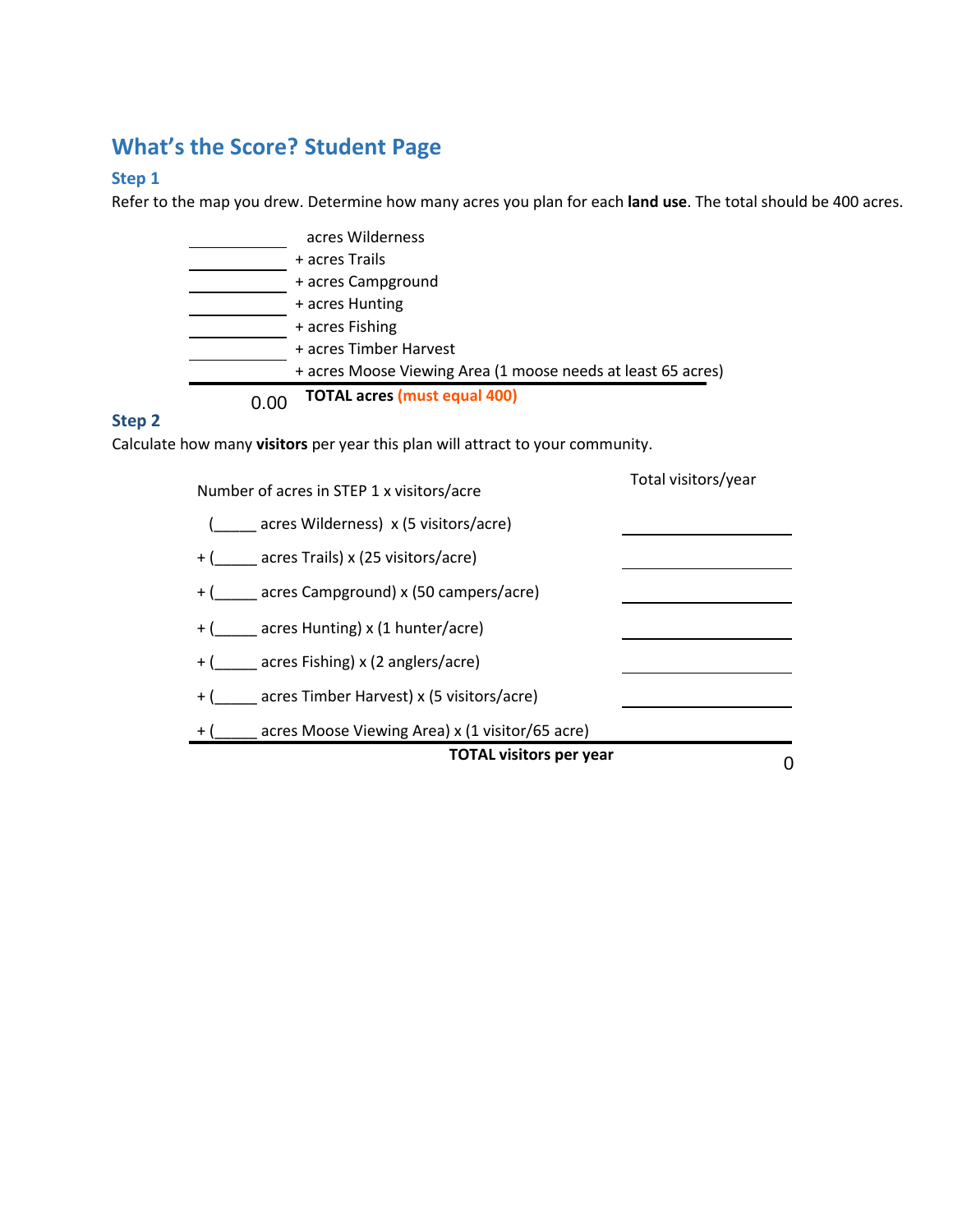#### **Step 3**

Calculate how this plan will affect the **wildlife** indicator species. Compare the totals you get to the original population of 8 owls, 2 moose, and 10,000 salamanders. In the first column, use the number of acres you listed in Step 1.

| Owls        | acres Wilderness<br>+ acres Hunting<br>+ acres Timber Harvest                   | $=$ | 0.00<br>Number of<br>acres that will<br>support owls at 0.02<br>owls/acre    | = | Number of owls<br>(round to nearest whole<br>number)        |
|-------------|---------------------------------------------------------------------------------|-----|------------------------------------------------------------------------------|---|-------------------------------------------------------------|
| Moose       |                                                                                 |     |                                                                              |   |                                                             |
|             | acres Wilderness<br>+ acres Trails<br>+ acres Hunting<br>+ acres Timber Harvest |     | 0.00<br>Number of<br>acres that will<br>support moose at<br>0.005 moose/acre |   | Number of<br>moose (round to<br>nearest whole number)       |
| Salamanders | acres Wilderness<br>+ acres Hunting<br>+ acres Timber Harvest                   |     | 0.00<br>Number of<br>acres that will<br>support 25<br>salamanders/acre       |   | Number of<br>salamanders (round to<br>nearest whole number) |

#### **Step 4**

Calculate how many miles of **trail or road** are needed for your plan. In the first column, use the number of acres you listed in Step 1.

| Acres                   |                                     | <b>Miles</b>                           |  |
|-------------------------|-------------------------------------|----------------------------------------|--|
| acres Trails)           | ÷ 6 acres/mile Wilderness           | miles of Trail                         |  |
| acres Camp-<br>ground   | x 250 ft/acre) $\div$ 5,280 ft/mile | miles of road for Campground<br>$=$    |  |
| acres Hunting           | x 100 ft/acre) $\div$ 5,280 ft/mile | miles of road for Hunting<br>$=$       |  |
| acres Timber<br>Harvest | x 100 ft/acre) $\div$ 5,280 ft/mile | miles of road for Timber Harvest<br>Ξ  |  |
| acres Moose<br>Viewing  | x 100 ft/acre) $\div$ 5,280 ft/mile | miles of road for Moose Viewing<br>$=$ |  |
|                         | Total miles of trails or roads      | 0.00                                   |  |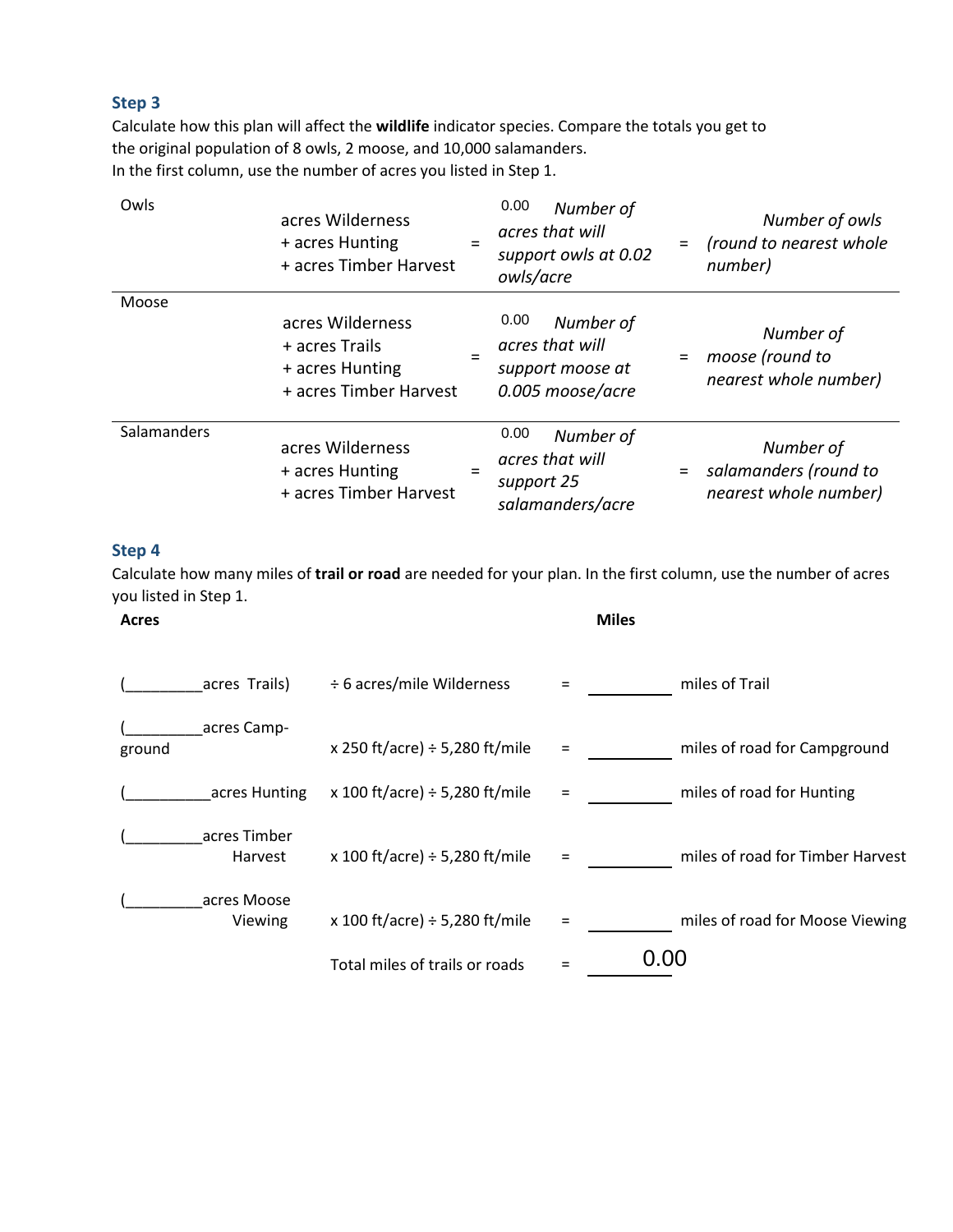## **Step 5**

Calculate how many mature **trees** remain based on your plan. Use the number of miles you calculated in Step 4.

| 60,000 mature trees in 400-Acre Wood -                                                                                  | $0.00$ total trees removed = |     | Trees remaining |
|-------------------------------------------------------------------------------------------------------------------------|------------------------------|-----|-----------------|
|                                                                                                                         | <b>Total trees removed</b>   |     | 0.00 trees      |
| trees/acre                                                                                                              |                              | $=$ | trees           |
| miles of Timber Harvest x 1/80 harvested) x 150 trees/acre<br>miles of Moose Viewing Area road x 1.45 acres/mile) x 150 |                              |     | trees           |
| acres of Fishing) x 150 trees/acre                                                                                      |                              | $=$ | trees           |
| miles of Hunting road x 1.45 acres/mile) x 150 trees/acre                                                               |                              | $=$ | trees           |
| miles of Campground road x 1.45 acres/mile) x 150 trees/acre                                                            |                              | $=$ | trees           |
| miles of Trail x 0.36 acres/mile) x 150 trees/acre                                                                      |                              | $=$ | trees           |